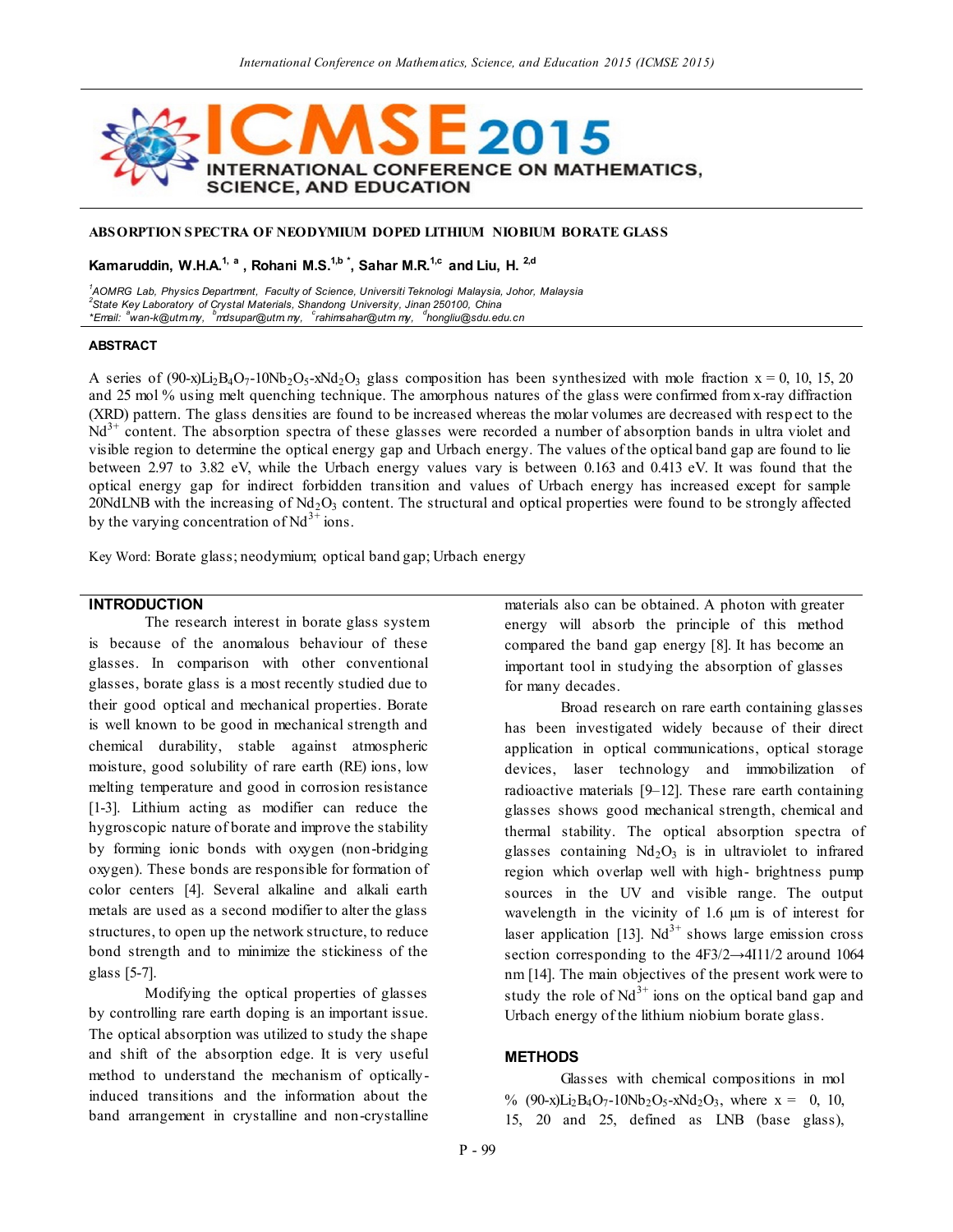10NdLNB, 15NdLNB, 20NdLNB, and 25NdLNB respectively were prepared by melt-quenching technique. Batches of 20g were prepared from certified reagent grades of  $Li<sub>2</sub>B<sub>4</sub>O<sub>7</sub>$  (99.95% purity),  $Nb_2O_5$  (97%), and  $Nd_2O_3$  (99.995%). The chemicals were firstly mixed thoroughly in a platinum crucible before being heated at  $1150^{\circ}$ C for 1hour. After the batch was completely melted, the melts was cast onto the preheated stainless steel plate followed by annealing at  $400^{\circ}$ C for 5 hours before allowed to cool down to room temperature. The prepared samples were then grinded and polished until the appropriate thickness achieved. The thickness of glass samples used for optical studies is around 1.1-1.5mm. The structural characterizations are made by x-ray diffraction (XRD). Optical absorption spectra of glasses were recorded at room temperature using UV-VIS-NIR spectrometer (Model–Shimadzu UV-3101PC) in the range of 200–1800nm. The glass density ( $\rho$  in g cm<sup>-3</sup>) is determined using Archimedes method with distilled water as an immersion fluid following the relation:

$$
\rho = \rho_{\ell} \frac{W_A}{W_A - W_{\ell}}
$$
 (1)

where, WA is the weight of the sample in air, Wt is the weight in the immersion fluid and ρt is the density of the distilled water  $(1.00 \text{ gcm}^{-3})$ . Meanwhile, the molar volume, Vm is calculated using the relation:

$$
V_m = \frac{M}{\rho} \tag{2}
$$

The optical absorption coefficient  $\alpha(\lambda)$  were calculated using the equation:

$$
\alpha(\lambda) = 2.303 \frac{A}{d}
$$
 (3)

where A is absorbance and d is the sample thickness.

### **RESULT AND EXPLANATION**

The samples obtained are observed to have good quality. From the observation, it was found that the presence of  $Nd^{3+}$  ions in the glass system tend to alter the coloration of the glass from light purple to dark purple. This indicates the uniform distribution of  $Nd^{3+}$  ions in the glass matrix.

Figure 1 shows the XRD spectra for LNB and 10NdLNB samples. Both samples show no sharp Bragg's peak, but only a broad diffuse hump around low angle region. This is clear indication of amorphous nature of glass structure.

The density (ρ) and molar volume  $(V_M)$  of glasses are important parameters to study since slight change in glass structure results in abrupt change in density.



Figure 1 The XRD spectra for LNB and 10NdLNB

On the other hand distribution of the oxygen in the glass structure can be understood on the basis of molar volume. The values of density and molar volume of the glass are listed in Table 1. Figure 2 shows variation of density and molar volume with respect to  $Nd<sub>2</sub>O<sub>3</sub>$  content. Glass density is found to increase from 2.84 to 3.38  $g \text{ cm}^{-3}$  and molar volume is decreased from  $68.79$  to  $62.08$  cm<sup>3</sup> mol<sup>-1</sup> with the increase of  $Nd^{3+}$  concentration. The molecular mass of  $Nd_2O_3$  (336.48) being higher than  $Li_2B_4O_7$  (169.12) contributes to elevated packing density. The increase number of oxygen atoms increases cation radius. The introduction of  $Nd^{3+}$  acquiring higher charges and coordination number tend to develop tightly packed glass structure and thus, increase the density [15]. However, the decrease in the molar volume as function of  $Nd^{3+}$  concentration may be due to the reduction of total volume size that contributes to the compactness of the glass which is reduced.

Table 1 Density and molar volume of the glass system

| Glass Sample | Density<br>$(g \text{ cm}^3)$ | Molar volume<br>$(cm3 mol-1)$ |
|--------------|-------------------------------|-------------------------------|
| I NB         | 2.88                          | 62.08                         |
| 10NdLNB      | 2.84                          | 68.79                         |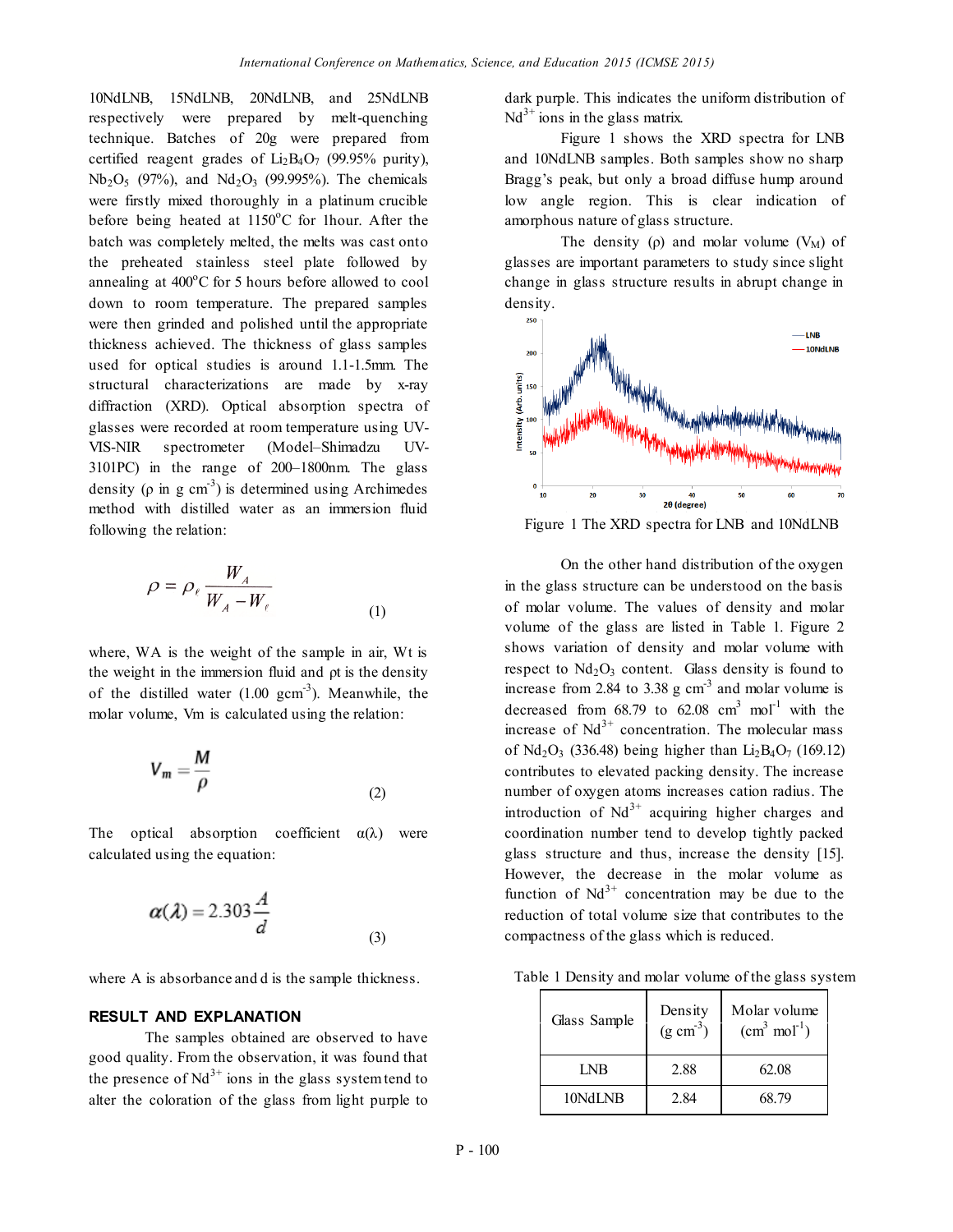| 15NdLNB | 3.02 | 6745  |  |
|---------|------|-------|--|
| 20NdLNB | 3 24 | 65.58 |  |
| 25NdLNB | 3.38 | 65.23 |  |

Figure 3 illustrates variation of linear absorption coefficient of the prepared glasses. It can be seen from this figure that there are number of absorption bands observed as compared to base glass which corresponds to f-f electronic transition of  $Nd^{3+}$  ions. The bands observed are  ${}^{4}D_{3/2}$  (353 nm),  ${}^{2}P_{1/2}$  (430 nm),  ${}^{2}G_{9/2}$  (475 nm),  ${}^{4}G_{7/2}$  (524 nm),  ${}^{4}G_{5/2}$  (583 nm),  ${}^{4}F_{9/2}$  (681 nm),  ${}^{4}F_{7/2}$  (745 nm),  ${}^{4}F_{5/2}$  (803 nm) and  ${}^{4}F_{3/2}$ (875 nm). Our observation of absorption bands are in good agreement with by Ramteke [16] and Renuka [17]. It is also observed from Figure 3 that there is an increase in absorption with the addition of  $Nd<sub>2</sub>O<sub>3</sub>$ . The fundamental absorption edge in the material is due to electronic transition across the conduction and valence band in the material [17–19], therefore it is important to study UV absorption edge.



Figure 2 Compositional variation of density and molar volume for  $Nd<sub>2</sub>O<sub>3</sub>$  doped lithium niobium borate glasses

Figure 4(a) and 4(b) shows the dependence of  $(\alpha \hbar)$ 1/2 and  $\ln \alpha$  versus  $\hbar$  obtained from:

(4)

$$
\boldsymbol{\alpha}(\boldsymbol{\omega})=\frac{const}{\hbar\boldsymbol{\omega}}(\hbar\boldsymbol{\omega}-E_{opt})^n
$$

where, Eopt is the energy of the optical band gap and  $\hbar$  is the photon energy. The n value is 2 for indirect transitions. It is found that most amorphous material best fit with n=2 gives reasonable fit to Equation 2, representing the indirect allowed band transition [20,21]. The interactions of photons with lattice vibrations will take place at this allowed indirect

transition. The value of Eopt can be obtained by extrapolating the linear part of the  $(h)$  versus phonon energy,  $\hbar$  graph to the axis shown in Figure 4(a). The indirect optical band gap was found to increase from 2.97 to 3.82 eV as increasing the content of  $Nd_2O_3$ which agrees with findings of El-Mallawany et. al [22].



Figure 3 Linear absorption spectra of prepared glasses

Structural disorder in amorphous solid form localized density state within the band tail and leave strong influence on physical and optical properties. Exponential increase of the absorption coefficient with photon energy is the main feature of absorption edge of glasses [23,24]. The increase in absorption coefficient associated with decay of localized density state into the gap when incident photon energy is less than band gap. The absorption edge in this region is called Urbach energy (lie in between 10 and 103 cm–  $\vert$ <sup>1</sup>) [23]. In the Urbach region transition take place between localized band tail and extended conduction band [25,26]. Urbach energy is expressed in terms of following empirical formula [21,23]:

$$
\alpha(\omega) = B \exp(\frac{\hbar \omega}{\Delta E_{g}})
$$
\n(5)

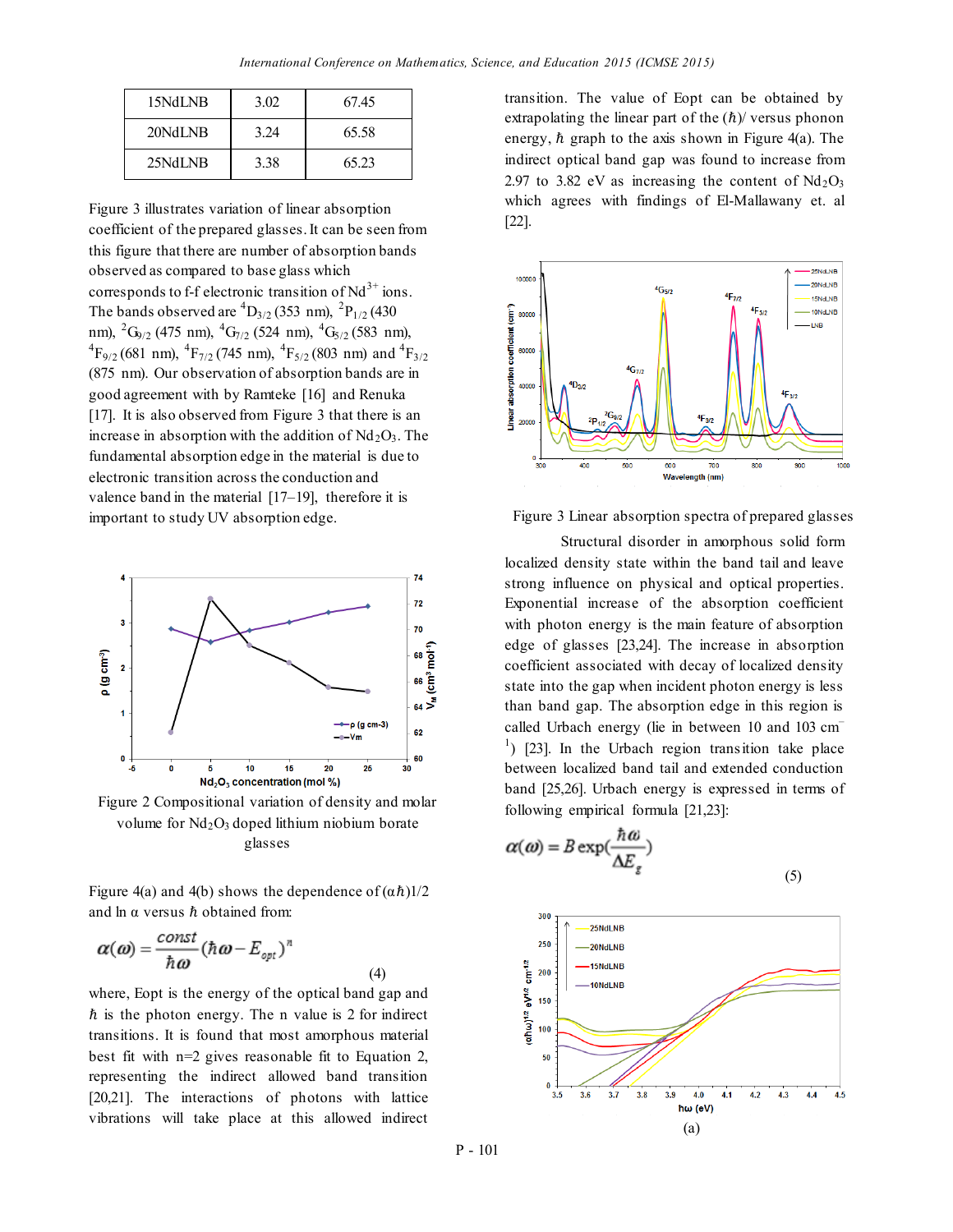

Figure 4 (a) Plot of  $(α\hbarω)^{1/2}$  vs  $\hbarω$  for indirect band gap of the glass system (b) Plot of  $\ln \alpha$  vs  $\hbar \omega$  for Urbach energy of the glass system

where, B is a constant and ∆E is the width of the band tail of the electron states. From Figure 4(b), Urbach energy is determined from the slope of plot ln  $(\alpha)$ versus  $\hbar$ . The Urbach energy value for glass system was found to lie between 0.163 and 0.413 eV. According to Sreekanth [27], a higher number of defects is due to the increasing the Urbach energy. Therefore, the decrease in the Urbach energy confirms that the numbers of defects are less.

Figure 5 shows that the optical band gap energy,  $E_{opt}$  increases with  $Nd_2O_3$ , whereas the Urbach energy shows steady decrement, both are except for sample 20NdLNB. This observation is attributed to the formation of non-bridging oxygen. The values of the optical band gap are found to lie between 3.56 - 3.80 eV while, the calculated value of Urbach energy lies between 0.16-0.42 eV as presented in Table 2.

Table 2 Indirect optical band gap,  $E_{opt}$  and Urbach energy,  $E_g$  of (90-x) $Li_2B_4O_7$ -10Nb<sub>2</sub>O<sub>5</sub>-xNd<sub>2</sub>O<sub>3</sub> glass

| system          |                          |                                  |                                |                                  |                       |  |  |  |
|-----------------|--------------------------|----------------------------------|--------------------------------|----------------------------------|-----------------------|--|--|--|
|                 | Mol fraction (mol $\%$ ) |                                  |                                | Optical                          | Urbach                |  |  |  |
| Glass<br>Sample | $Nd_2O_3$                | Li <sub>2</sub> B <sub>4</sub> O | Nb <sub>2</sub> O <sub>5</sub> | band<br>gap<br>$E_{opt}$<br>(eV) | energy,<br>ΛE<br>(eV) |  |  |  |
| LNB             | 0                        | 90                               | 10                             | 3.57                             | 0.193                 |  |  |  |
| 10NdLNB         | 10                       | 80                               | 10                             | 3.69                             | 0.186                 |  |  |  |
| 15NdLNB         | 15                       | 75                               | 10                             | 3.76                             | 0.163                 |  |  |  |
| 20NdLNB         | 20                       | 70                               | 10                             | 3.56                             | 0.413                 |  |  |  |
| 25NdLNB         | 25                       | 65                               | 10                             | 3.80                             | 0.217                 |  |  |  |



Figure 5 The optical band gap energy,  $E_{opt}$  and Urbach energy,  $E_g$  of the glass system

#### **CONCLUSION**

A series of  $Li_2B_4O_7-Nb_2O_5$  glasses with different  $Nd<sub>2</sub>O<sub>3</sub>$  concentration has been prepared by melt quenching technique and the amorphous nature was confirmed by XRD. Physical parameters such as density and molar volume are found to strongly depend on  $Nd<sup>3+</sup>$ concentration. The optical absorption in UV-VIS-NIR has been studied. The optical absorption spectra in the range of 300-1000 nm display nine bands with significant enhancement as a function of increasing  $Nd^{3+}$  contents. The samples show a wide transparency in the UV range. The increase in gap energy for indirect transitions up to 25 mol% of neodymium ions is attributed to the structural alterations. It was found that the optical energy gap for indirect forbidden transition increased, whereas values of Urbach energy has decreased except for sample 20NdLNB with the increasing of  $Nd<sub>2</sub>O<sub>3</sub>$  content. The Urbach energy is found to be 0.163-0.413eV. The role of  $Nd^{3+}$  ions in modifying the structural and optical properties has been understood.

#### **BIBLIOGRAPHY**

- [1] Sahar, M.R., Jehbu, A.K. and Karim, M.M., J. Non-Cryst. Solids, 213 & 214 (1997) pp 164-167.
- [2] Lin, H., Tanabe, S., Lin, L., Yang, D.L., Liu, K., Wong, W.H., Yu, J.Y., Pun, E.Y.B., J. Physics Letters A 358, (2006), pp. 474-477.
- [3] Wang, J.S., Vogel, E.M., Snitzer, E., Jackel, J.L., Da Silva, V.L., Silberberg, Y., J. Non-Cryst. Solids 178, (1994), pp.109.
- [4] Alajerami, Y.S.M., Hashim, S., Hassan, W.M.S., Ramli, A.T., Physica B 407 (2012) 2390-2397.
- [5] Hussin, R., Hamdan, S., Halim, D.N.F.A., Husin, M.S., Mater. Chem. Phys. 121 (2009) 37.